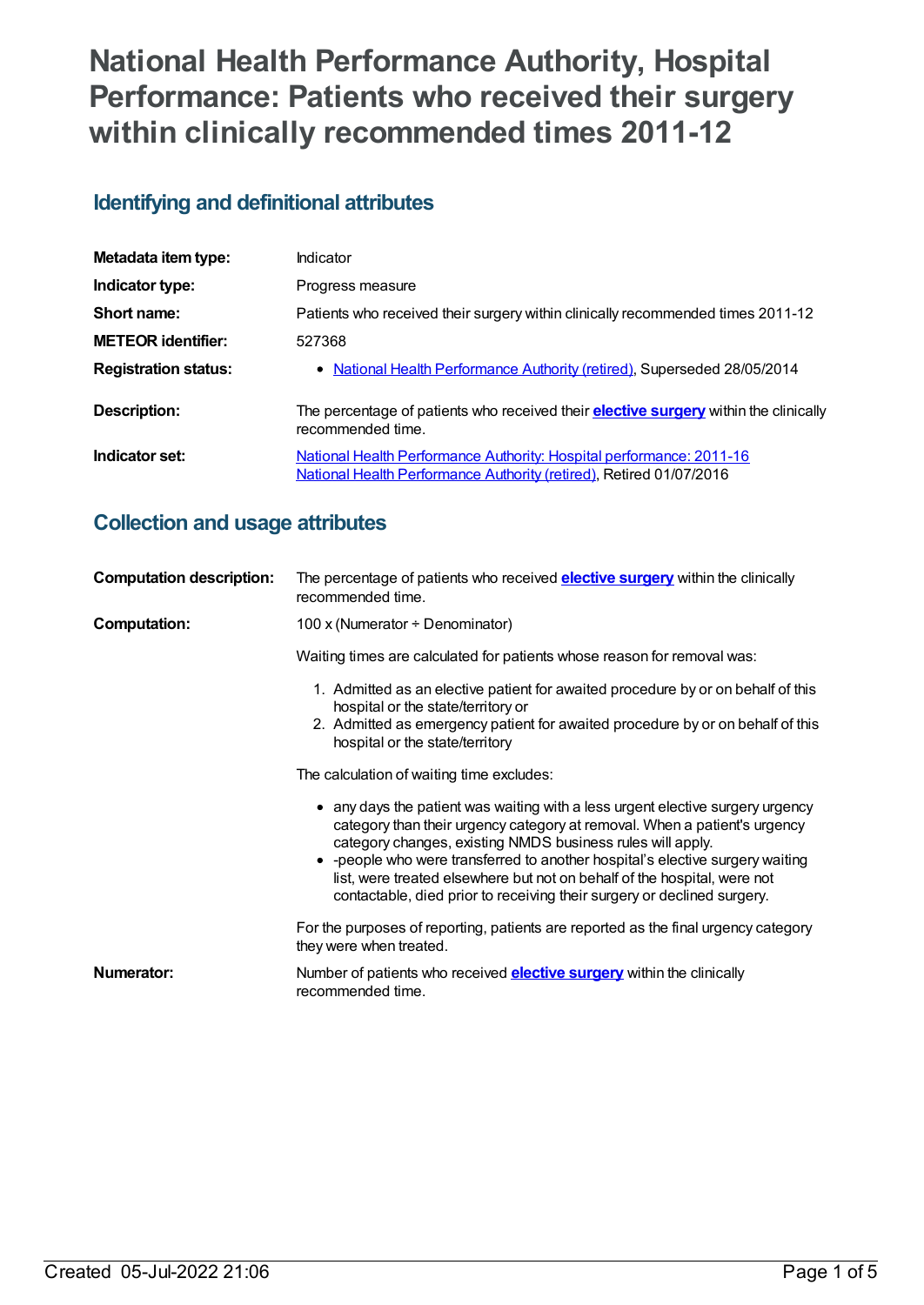[Establishment—organisation](https://meteor.aihw.gov.au/content/269973) identifier (Australian), NNX[X]NNNNN

**Data Source**

National Elective Surgery Waiting Times Data [Collection](https://meteor.aihw.gov.au/content/395071)

**NMDS / DSS**

Elective surgery waiting times [\(removals](https://meteor.aihw.gov.au/content/470097) data) DSS 1 January 2012-30 June 2012

### **Data Element / Data Set**

Elective surgery waiting list [episode—reason](https://meteor.aihw.gov.au/content/471735) for removal from a waiting list, code N

#### **Data Source**

National Elective Surgery Waiting Times Data [Collection](https://meteor.aihw.gov.au/content/395071)

#### **NMDS / DSS**

Elective surgery waiting times [\(removals](https://meteor.aihw.gov.au/content/470097) data) DSS 1 January 2012-30 June 2012

### **Data Element / Data Set**

Elective surgery waiting list [episode—waiting](https://meteor.aihw.gov.au/content/471744) time (at removal), total days **N[NNN]** 

#### **Data Source**

National Elective Surgery Waiting Times Data [Collection](https://meteor.aihw.gov.au/content/395071)

#### **NMDS / DSS**

Elective surgery waiting times [\(removals](https://meteor.aihw.gov.au/content/470097) data) DSS 1 January 2012-30 June 2012

**Denominator:** Number of patients who received elective surgery.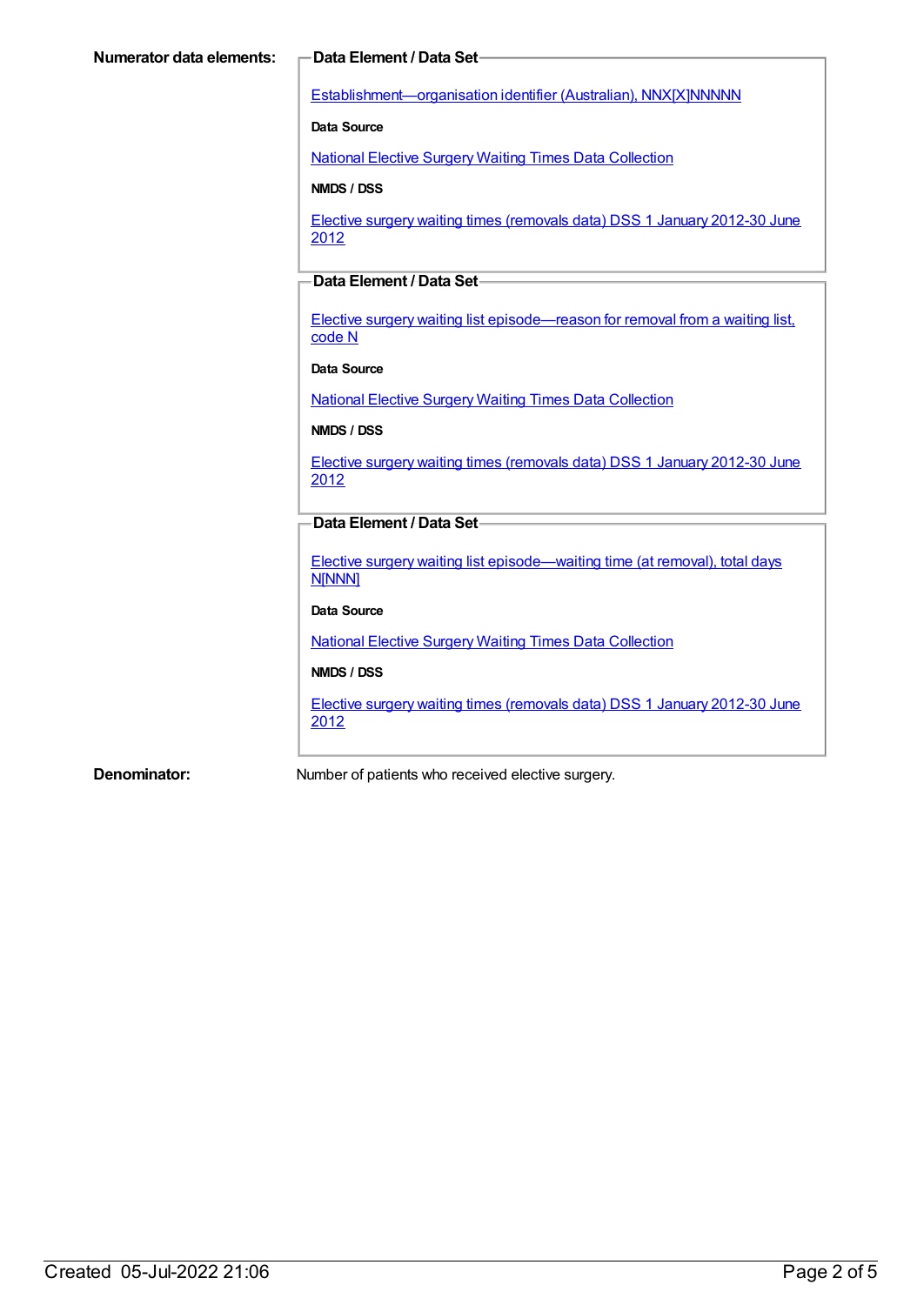| Denominator data           | Data Element / Data Set-                                                                |  |  |  |
|----------------------------|-----------------------------------------------------------------------------------------|--|--|--|
| elements:                  |                                                                                         |  |  |  |
|                            | Establishment-organisation identifier (Australian), NNX[X]NNNNN                         |  |  |  |
|                            | Data Source                                                                             |  |  |  |
|                            | <b>National Elective Surgery Waiting Times Data Collection</b>                          |  |  |  |
|                            | NMDS / DSS                                                                              |  |  |  |
|                            | Elective surgery waiting times (removals data) DSS 1 January 2012-30 June<br>2012       |  |  |  |
|                            | Data Element / Data Set-                                                                |  |  |  |
|                            | Elective surgery waiting list episode—reason for removal from a waiting list,<br>code N |  |  |  |
|                            | <b>Data Source</b>                                                                      |  |  |  |
|                            | <b>National Elective Surgery Waiting Times Data Collection</b>                          |  |  |  |
|                            | NMDS / DSS                                                                              |  |  |  |
|                            | Elective surgery waiting times (removals data) DSS 1 January 2012-30 June<br>2012       |  |  |  |
| Disaggregation:            | Hospital and elective surgery <b>urgency category</b>                                   |  |  |  |
| <b>Disaggregation data</b> | Data Element / Data Set-                                                                |  |  |  |
| elements:                  |                                                                                         |  |  |  |
|                            | Establishment-organisation identifier (Australian), NNX[X]NNNNN                         |  |  |  |
|                            | Data Source                                                                             |  |  |  |
|                            | <b>National Elective Surgery Waiting Times Data Collection</b>                          |  |  |  |
|                            | NMDS / DSS                                                                              |  |  |  |
|                            | Elective surgery waiting times (removals data) DSS 1 January 2012-30 June<br>2012       |  |  |  |
|                            |                                                                                         |  |  |  |
|                            | Data Element / Data Set-                                                                |  |  |  |
|                            |                                                                                         |  |  |  |
|                            | Elective surgery waiting list episode-clinical urgency, code N                          |  |  |  |
|                            | Data Source                                                                             |  |  |  |
|                            | <b>National Elective Surgery Waiting Times Data Collection</b>                          |  |  |  |
|                            | NMDS / DSS                                                                              |  |  |  |
|                            | Elective surgery waiting times (removals data) DSS 1 January 2012-30 June<br>2012       |  |  |  |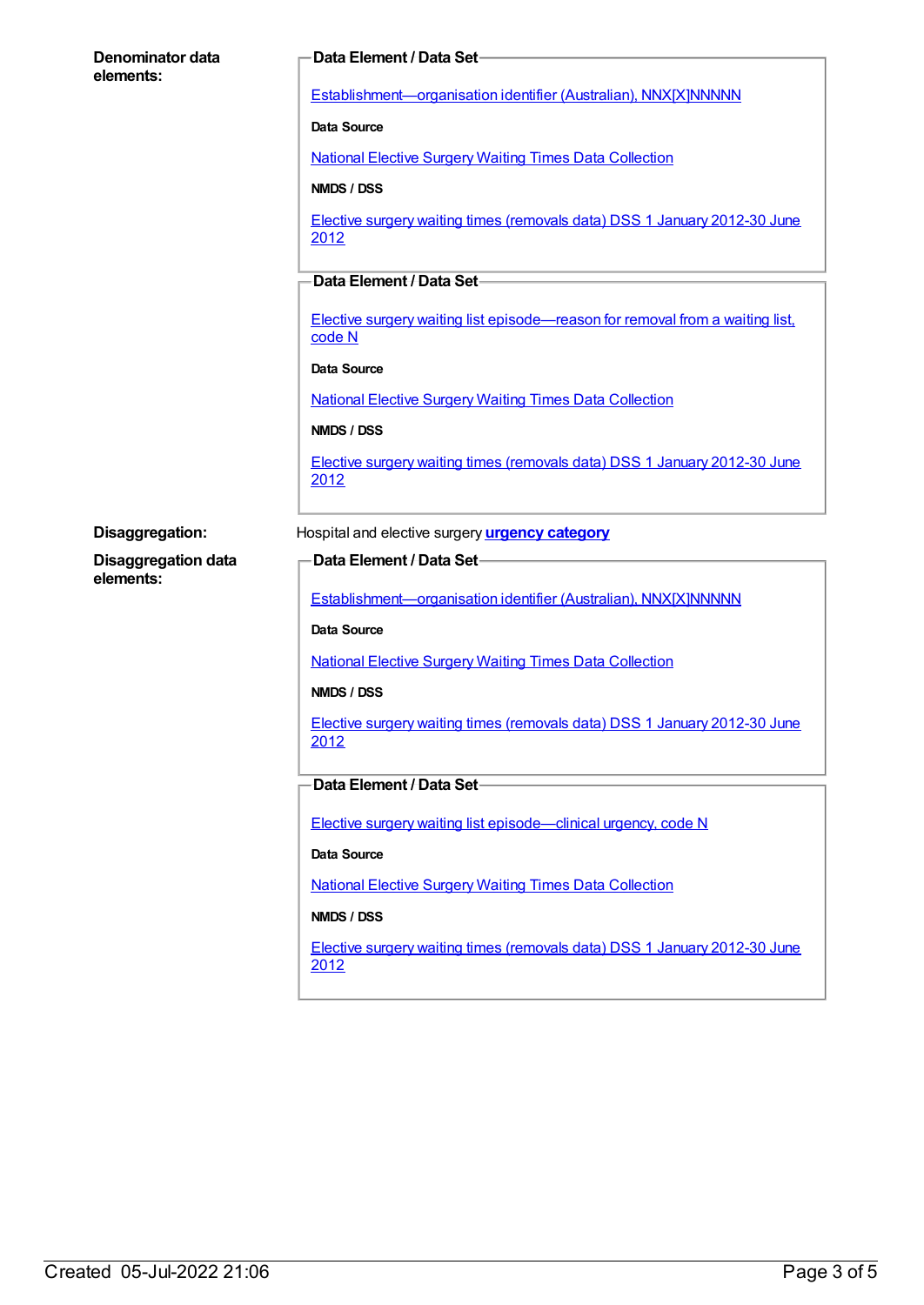**Comments:** The National Elective Surgery Target commenced in January 2012 with the requirement that 100% of all patients in all urgency categories will receive their surgery within clinically recommended times by 2015 for NSW, VIC, QLD, WA, and SA and by 2016 for TAS, ACT and NT. Each state and territory has a different starting point for each urgency category and, accordingly, a different target for each category for December of each year leading up to 2015 (or 2016). These targets are shown in the Table below.

|                              | <b>NSW</b> | <b>VIC</b> | <b>QLD</b>             | <b>WA</b> | <b>SA</b> | <b>TAS</b> | <b>ACT</b> | NT    |
|------------------------------|------------|------------|------------------------|-----------|-----------|------------|------------|-------|
| URGENCY CATEGORY 1 (%)       |            |            |                        |           |           |            |            |       |
| Target period                | 92.3       | 100.0      | 83.0                   | 87.4      | 87.5      | 75.4       | 91.8       | 79.1  |
| 1 Jan 2012 to 31<br>Dec 2012 | 96.0       | 100.0      | 89.0                   | 94.0      | 94.0      | 84.0       | 95.0       | 83.0  |
| 1 Jan 2013 to 31<br>Dec 2013 | 100.0      | 100.0      | 100.0                  | 100.0     | 100.0     | 92.0       | 97.0       | 90.0  |
| 1 Jan 2014 to 31<br>Dec 2014 | 100.0      | 100.0      | 100.0                  | 100.0     | 100.0     | 100.0      | 100.0      | 100.0 |
| 1 Jan 2015 to 31<br>Dec 2015 | 100.0      | 100.0      | 100.0                  | 100.0     | 100.0     | 100.0      | 100.0      | 100.0 |
| 1 Jan 2016 to 31<br>Dec 2016 |            |            |                        |           |           | 100.0      | 100.0      | 100.0 |
|                              |            |            | URGENCY CATEGORY 2 (%) |           |           |            |            |       |
| <b>Baseline</b>              | 86.6       | 72.5       | 74.8                   | 79.2      | 87.6      | 59.3       | 44.1       | 56.9  |
| 1 Jan 2012 to 31<br>Dec 2012 | 90.0       | 75.0       | 81.0                   | 84.0      | 91.0      | 67.0       | 55.0       | 59.0  |
| 1 Jan 2013 to 31<br>Dec 2013 | 93.0       | 80.0       | 87.0                   | 90.0      | 94.0      | 76.0       | 66.0       | 69.0  |
| 1 Jan 2014 to 31<br>Dec 2014 | 97.0       | 88.0       | 94.0                   | 95.0      | 97.0      | 84.0       | 78.0       | 77.0  |
| 1 Jan 2015 to 31<br>Dec 2015 | 100.0      | 100.0      | 100.0                  | 100.0     | 100.0     | 92.0       | 89.0       | 88.0  |
| 1 Jan 2016 to 31<br>Dec 2016 |            |            |                        |           |           | 100.0      | 100.0      | 100.0 |
|                              |            |            | URGENCY CATEGORY 3 (%) |           |           |            |            |       |
| <b>Baseline</b>              | 89.4       | 91.9       | 88.1                   | 97.2      | 95.5      | 76.8       | 76.9       | 81.6  |
| 1 Jan 2012 to 31<br>Dec 2012 | 92.0       | 93.0       | 91.0                   | 98.0      | 97.0      | 81.0       | 82.0       | 84.0  |
| 1 Jan 2013 to 31<br>Dec 2013 | 95.0       | 94.5       | 94.0                   | 99.0      | 98.0      | 86.0       | 86.0       | 87.0  |
| 1 Jan 2014 to 31<br>Dec 2014 | 97.0       | 97.0       | 97.0                   | 99.0      | 99.0      | 91.0       | 91.0       | 89.0  |
| 1 Jan 2015 to 31<br>Dec 2015 | 100.0      | 100.0      | 100.0                  | 100.0     | 100.0     | 95.0       | 95.0       | 91.0  |
| 1 Jan 2016 to 31<br>Dec 2016 |            |            |                        |           |           | 100.0      | 100.0      | 100.0 |

Source: COAG Reform Council. February 2013. Matrix of performance information: National Partnership on Improving Public Hospital Services.

## **Representational attributes**

**Representation class:** Percentage